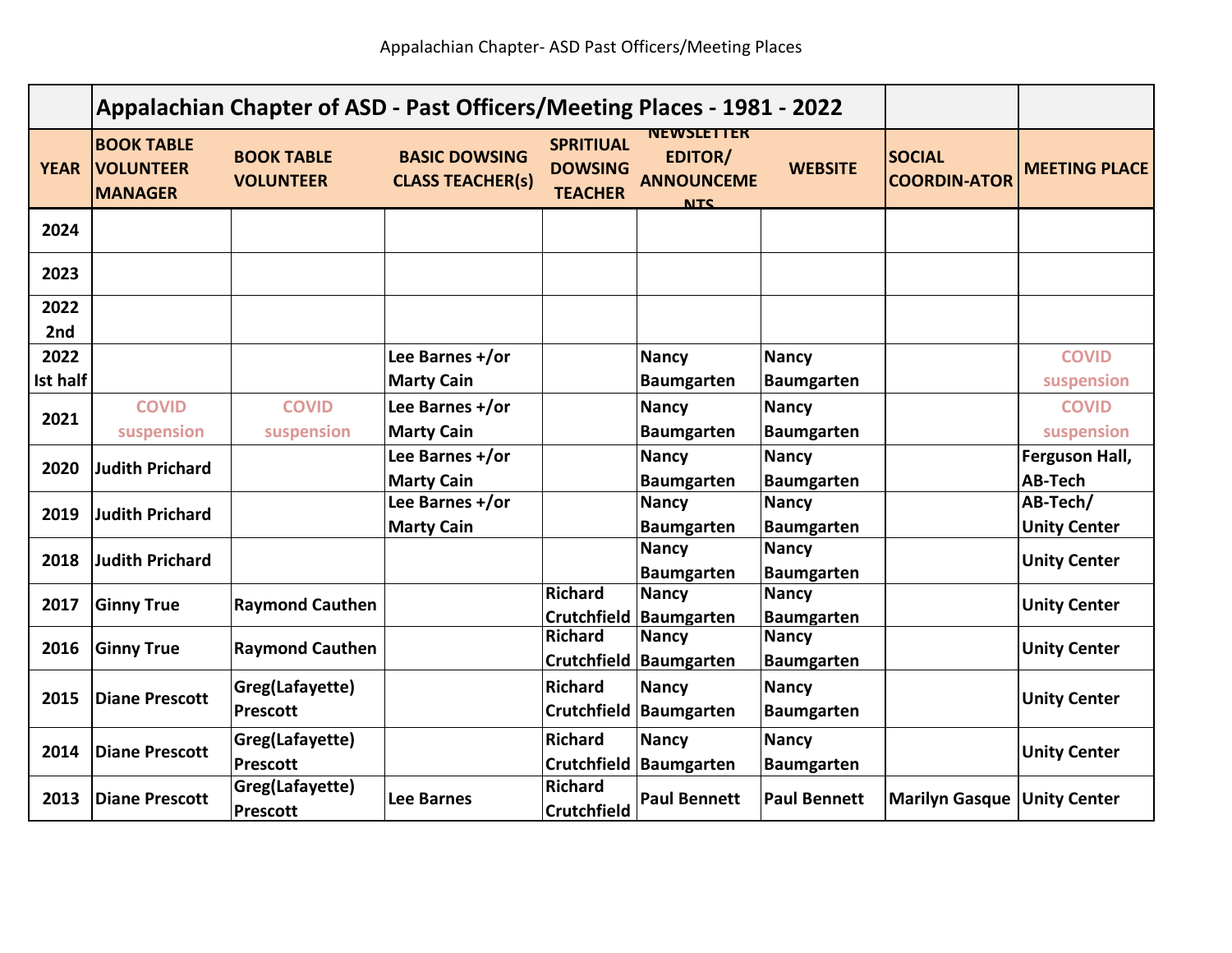| <b>YEAR</b> | <b>BOOK TABLE</b><br><b>VOL. Manager</b> | <b>BOOK TABLE</b><br><b>VOLUNTEER 2</b> | <b>BASIC DOWSING</b><br><b>CLASS TEACHER</b> | <b>SPRITIUAL</b><br><b>DOWSING</b><br><b>TEACHER</b> | <b>NEWSLETTER</b><br><b>EDITOR</b> | <b>WEBSITE</b>      | <b>SOCIAL</b><br><b>COORDIN-ATOR</b>  | <b>MEETING PLACE</b>                        |
|-------------|------------------------------------------|-----------------------------------------|----------------------------------------------|------------------------------------------------------|------------------------------------|---------------------|---------------------------------------|---------------------------------------------|
| 2012        | <b>Victoria Rubley</b>                   |                                         | <b>Lee Barnes</b>                            |                                                      | <b>Paul Bennett</b>                | <b>Paul Bennett</b> | <b>Marilyn Gasque Unity Center</b>    |                                             |
| 2011        | <b>Victoria Rubley</b>                   |                                         | <b>Lee Barnes</b>                            |                                                      | <b>Paul Bennett</b>                | <b>Paul Bennett</b> | Marilyn Gasque   Unity Center         |                                             |
| 2010        | <b>Victoria Rubley</b>                   |                                         | <b>Lee Barnes</b>                            |                                                      | <b>Paul Bennett</b>                | <b>Paul Bennett</b> | <b>Marilyn Gasque Unity Center</b>    |                                             |
| 2009        | Victoria Rubley/<br><b>Pat Brinkley</b>  | Ann Elks/<br><b>Laurel Davis</b>        | <b>Lee Barnes</b>                            |                                                      | Polly Elam/<br><b>Connie Smutz</b> | <b>Paul Bennett</b> | <b>Marilyn Gasque Unity Center</b>    |                                             |
| 2008        | <b>Pat Brinkley</b>                      | <b>Laurel Davis</b>                     | <b>Lee Barnes</b>                            |                                                      | <b>Paul Bennett</b>                | <b>Joseph Allen</b> | Marilyn Gasque Leicester CC           |                                             |
| 2007        | <b>Pat Brinkley</b>                      | <b>Laurel Davis</b>                     | <b>Lee Barnes</b>                            |                                                      |                                    |                     | Marilyn Gasque Leicester CC           |                                             |
| 2006        | <b>Pat Brinkley</b>                      | <b>Laurel Davis</b>                     | <b>Lee Barnes</b>                            |                                                      |                                    |                     | <b>Marilyn Gasque Leicester CC</b>    |                                             |
| 2005        |                                          |                                         |                                              |                                                      |                                    |                     |                                       | <b>Warren Wilson</b>                        |
| 2004        | <b>Joyce Probst</b>                      | <b>Elaine Simmons</b>                   |                                              |                                                      |                                    |                     | <b>Marilyn Gasque   Warren Wilson</b> |                                             |
| 2003        | <b>Joyce Probst</b>                      | <b>Elaine Simmons</b>                   |                                              |                                                      |                                    |                     |                                       |                                             |
| 2002        |                                          |                                         |                                              |                                                      |                                    |                     |                                       | <b>Center for</b>                           |
|             |                                          |                                         |                                              |                                                      |                                    |                     |                                       | <b>Creative Living</b>                      |
| 2001        |                                          |                                         |                                              |                                                      |                                    |                     |                                       | <b>Center for</b><br><b>Creative Living</b> |
|             |                                          |                                         |                                              |                                                      |                                    |                     |                                       | <b>Center for</b>                           |
| 2000        |                                          |                                         |                                              |                                                      |                                    |                     |                                       | <b>Creative Living</b>                      |
| 1999        |                                          |                                         |                                              |                                                      |                                    |                     |                                       | <b>Old Unity Center</b>                     |
| 1998        |                                          |                                         |                                              |                                                      |                                    |                     |                                       | <b>Old Unity Center</b>                     |
| 1997        |                                          |                                         |                                              |                                                      |                                    |                     |                                       | <b>Old Unity Center</b>                     |